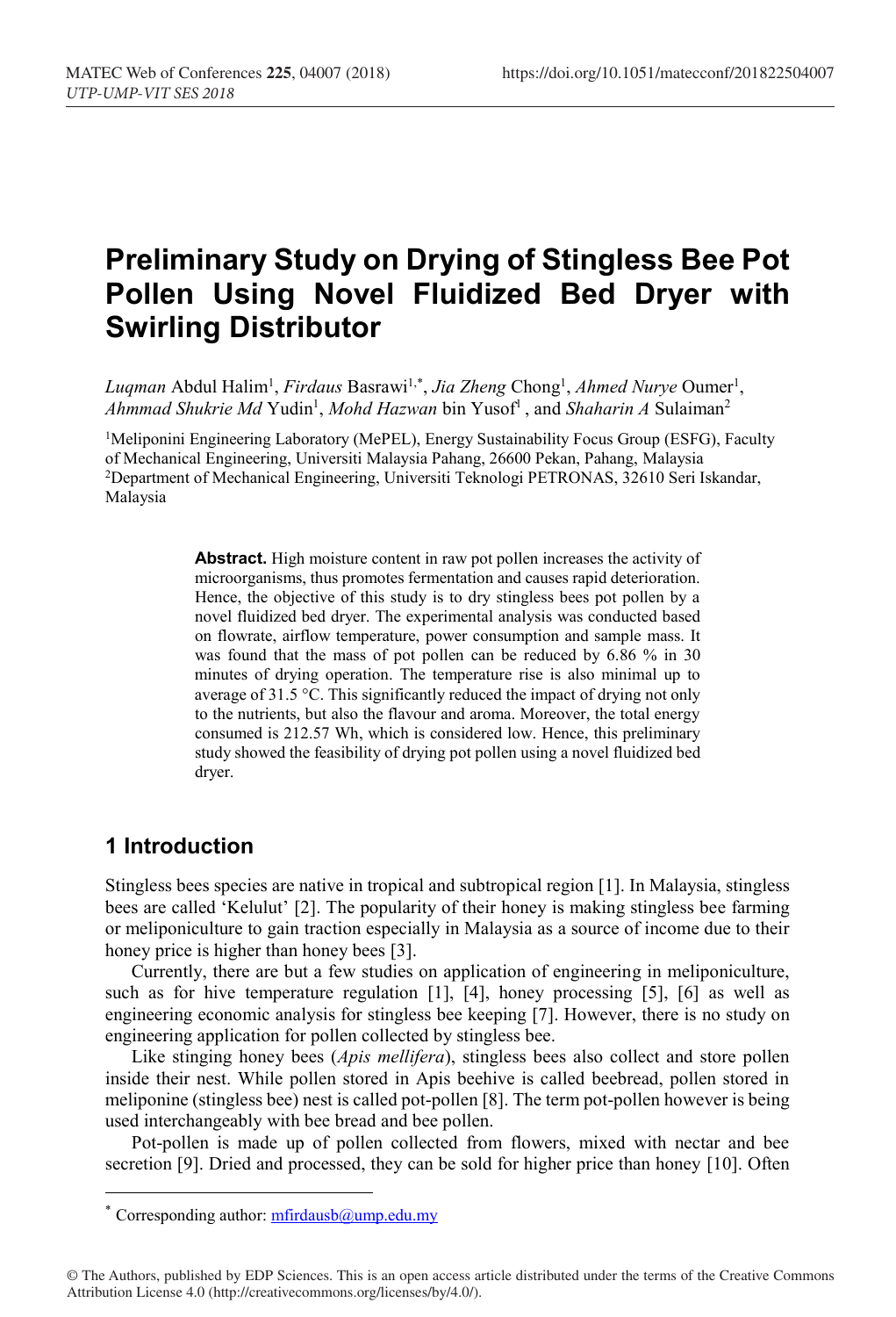regarded as byproduct, pot-pollen are usually neglected by the farmers due to the lack of knowledge in harvesting and preservation method for pot-pollen. This is a wastage as they have high nutritive value as it contain high level of proteins, carbohydrates, lipids, vitamins and phenolic compounds [11]. Previous research on pot-pollen has shown that their extract contains antioxidant [12], besides having antibiotic and antimicrobial properties [12], [13]. They are even regarded as "complete food" as they contain all essential amino acid needed by humans [14].

Fresh pot-pollen have high moisture content. This can cause excessive fermentation and spoilage, deteriorating the quality of pot-pollen. Hence, preserving pot-pollen requires drying them with suitable techniques. However, conventional methods may lead to loss of nutrient and useful compounds. Table 1 below shows some of the conventional method for drying of bee bread.

| <b>Method</b>                  | <b>Disadvantages</b>             |  |  |  |
|--------------------------------|----------------------------------|--|--|--|
| Sublimation drying at freezing | Loss of bioactive compounds      |  |  |  |
| temperature in deep vacuum     |                                  |  |  |  |
| Conductive drying              | Non-uniform drying               |  |  |  |
| Sun drying                     | Loss of bioactive compounds      |  |  |  |
| Infra-red drying               | Caramelization and nutrient loss |  |  |  |

**Table 1**: Disadvantages of conventional method for drying of bee bread [15].

Fluidized bed dryers (FBD) are being explored as an alternative to traditional and conventional methods such as sun drying, oven method, food dryers. The advantage of fluidized bed dryer is that it has higher heat and mass transfer rate. Application of FBD on food products are continuously being explored, as they can improve their shelf-life, reduce packaging costs, lower shipping weights, enhance appearance, to attempt to encapsulate original flavour and maintain nutritional value [16]. Some of the investigations on fluidized bed drying on food material are mostly on plant or vegetation based such as drying of kaffir lime leaves [17], drying of carrots [18], and banana slices [19]. However, little or no previous study on fluidized bed drying of pot-pollen has been done. The fluidized bed dryer could thus be a potential compact dryer for pot pollen drying [20]. Hence, this paper explores FBD as suitable alternative for pot pollen drying.

# **2 Methodology**

The experiments were conducted at the Energy and Sustainability Focus Group laboratory, Faculty of Mechanical Engineering, Universiti Malaysia Pahang (UMP). Pot pollen sample used was sourced from a local stingless bee farm. The pot pollen sample was cleaned and stored at -10 °C before experiment is carried out.

The schematics of the FBD used is shown in Fig. **1** below: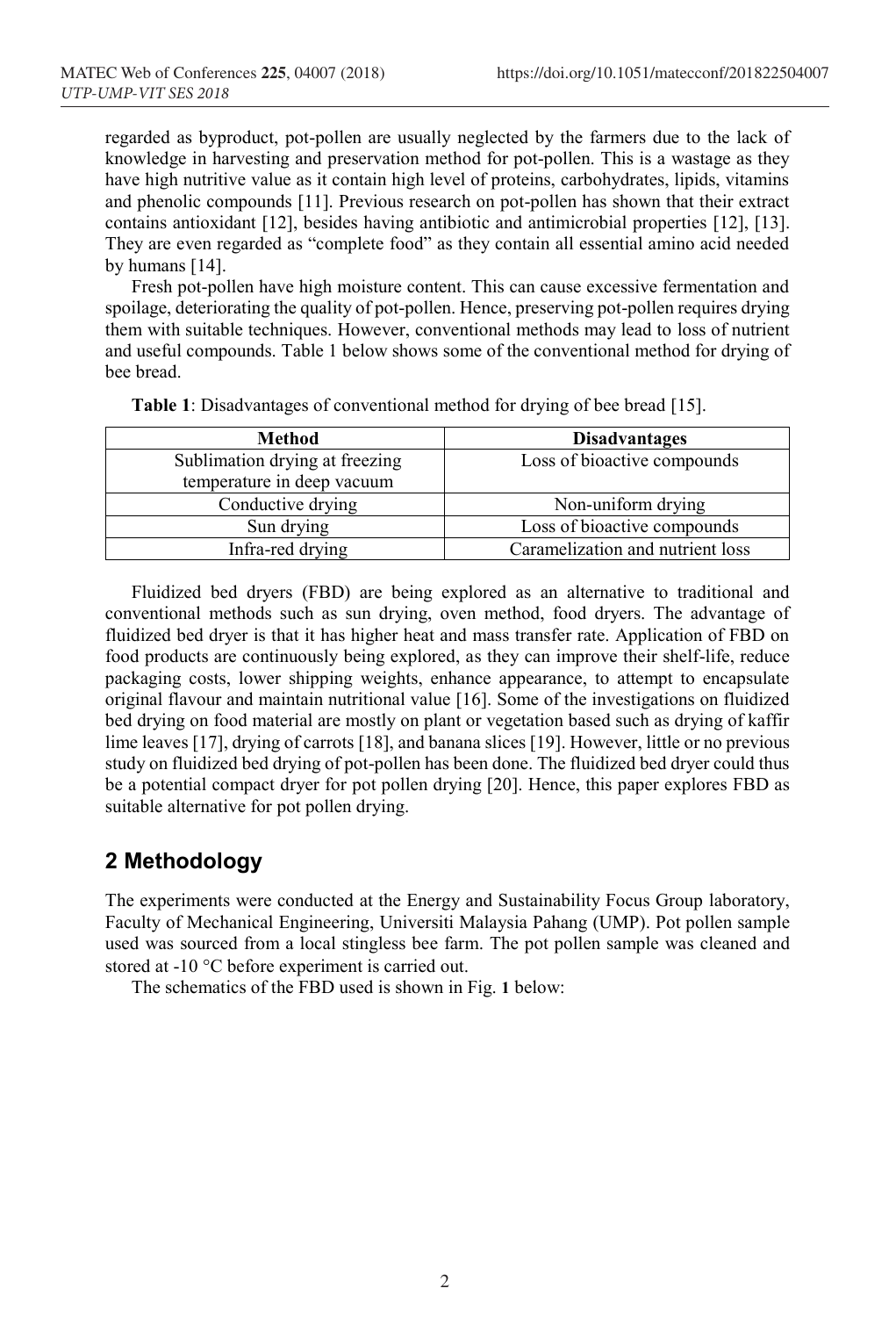

Fig. 1. Schematic of fluidized bed dryer for pot pollen drying, with sensors T1 : inlet temperature, T2 : Bed chamber temperature, T3 : Outlet temperature, V1 : Inlet air velocity, A1 : Electrical current

350 g of pot pollen is dried in a fluidized bed dryer for 30 minutes at 2.0  $m^3/m$ in air flowrates. The drying of pot pollen is quantified by measuring the mass loss during drying. The differences of mass before and after the experiment is expressed by Eq. (1) and the result indicates the mass loss of pot pollen.

$$
\Delta m = \sum m_i - \sum m_f \tag{1}
$$

where  $\Delta$  m is the mass difference [g],  $\sum m_i$  is the total initial mass [g], and  $\sum m_f$  is the total final mass [g].

The mass difference percentage is expressed in Eq. (2), using with the mass of pot pollen prior to drying.

$$
\Delta m \% = \frac{\Delta m}{m_{pp}} \times 100\%
$$
 (2)

where  $\Delta$  m % is the mass difference percentage.

The average power, P [W] is measured using a clamp meter. Then, the total power consumption, E [Wh] is expressed as the product of P and total running time, t [h]

$$
E = Pt
$$
 (3)

#### **3 Results and discussion**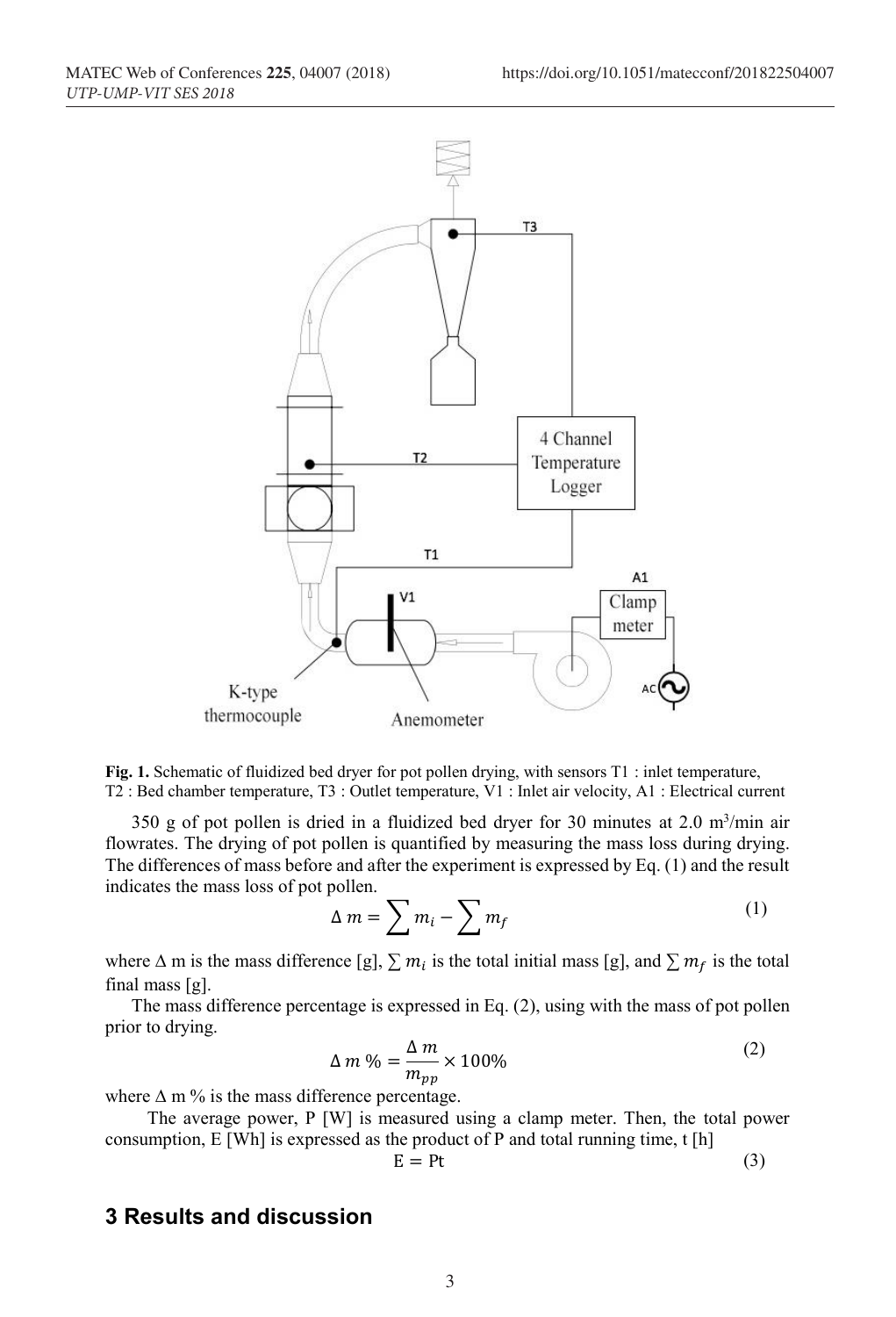**Fig. 2.** shows the temperature profile inside the fluidized bed chamber. In the beginning, there is a steady rise in temperature, before maintaining at average temperature of 31.5 °C. This can be attributed to the heat produced from the blower. However, the increase is minimal and well within the natural stingless bee hive temperature [1]. Little or no heating is desirable in processing the pot pollen to maintain not only the nutrients, but also the flavours and aromas.



|  | Fig. 2.: Temperature profile inside the fluidized bed chamber |  |  |  |  |  |  |
|--|---------------------------------------------------------------|--|--|--|--|--|--|
|--|---------------------------------------------------------------|--|--|--|--|--|--|

The drying rate is represented by the percentage of mass reduction of the pot pollen throughout the experiment. The initial and final mass of the bed chamber and the separator were recorded and tabulated in Table 2.

**Table 2**: Flowrate, chamber temperature, mass reduction and total energy consumed for pot pollen drying

| <b>Flowrate</b><br>(m <sup>3</sup> /min) | <b>Average Bed Chamber</b><br>Temperature $(^{\circ}C)$ | <b>Mass</b><br><b>Difference</b><br>(ջ) | Percentage of<br><b>Mass Reduction</b><br>$\frac{9}{0}$ | Energy<br><b>Consumed</b><br>Wh) |
|------------------------------------------|---------------------------------------------------------|-----------------------------------------|---------------------------------------------------------|----------------------------------|
| 2.0                                      | 31.51                                                   | 24                                      | 6.86                                                    | 212.57                           |

There is a 6.86 % reduction in mass of the pot pollen at the end of the experiment. This indicates that moisture from the pot pollen has been dried in just 30 minutes. The total energy consumed is 212.57 Wh. At this low energy consumption, FBD drying of pot pollen showed promise as viable method to dry stingless bee pot pollen.

# **4 Conclusion**

350g of stingless bee pot pollen sample is dried using fluidized bed dryer for 30 minutes at flowrate of 2.0 m<sup>3</sup>/min. It was found that the drying cause reduction of mass of almost  $7\%$ . This is very quick considering the average temperature is at 31.5  $^{\circ}$ C. This reduces the impact of elevated temperature towards the nutritional content of dried pot pollen. Besides, the energy consumption is minimal at 212.57 Wh. Hence, it is not only energy-saving but also economic. In conclusion, it is possible to dry pot pollen in a short duration at low temperature using the fluidized bed dryer.

The authors would like to thank Universiti Malaysia Pahang for providing assistance for this research through the access of Research Grant RDU1603111